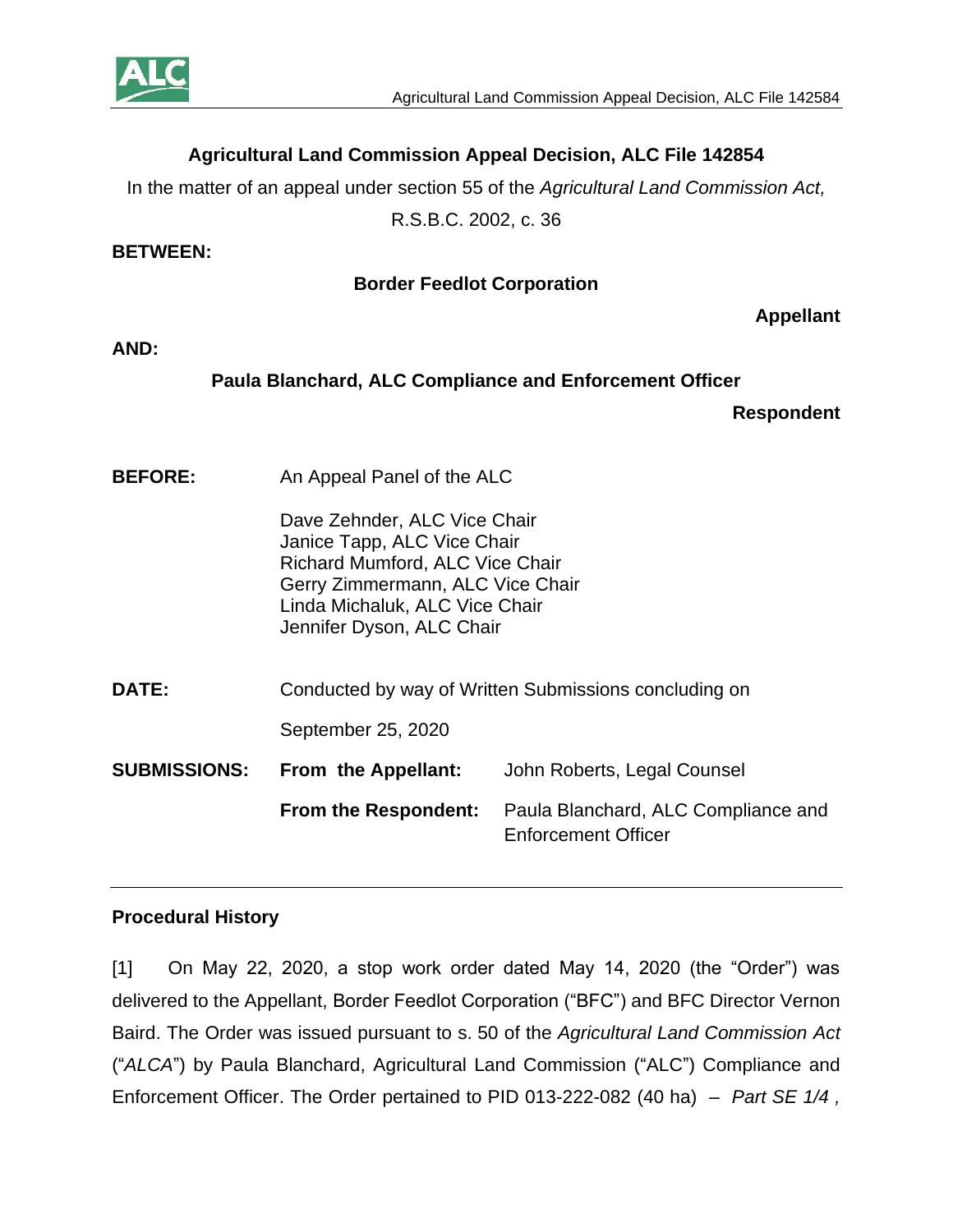

*Section 7, Township 7, New Westminster Land District, Except Plan N ¼ & EXC PT on PL 15097, PT of SRW PL 78025, PT Dedicated Rd on PL BCP13058* located at 961 176 Street Surrey, BC (the "Property"), and required that BFC stop "operating a commercial soil blending business on the Property without the approval" of the ALC. The Order sets out that this activity is a non-farm use of land without authority contrary to s. 20(1) of the *ALCA*.

[2] By Notice of Appeal dated August 3, 2020 BFC appeals the Order on the grounds that the Appellant's use of the Property conforms with s. 20(1) of the *ALCA* and the Appellant does not operate a commercial soil blending business on the Property as described in the Order. The Appellant seeks to have the Order quashed.

[3] Pursuant to rule 3, of the *ALC Rules of Practice and Procedure for Appeals under Section 55 of the ALC Act*, Ms. Blanchard is the respondent.

[4] The Appeal Panel ("Panel") of the ALC has the authority to hear this appeal under section 55 of the *ALCA* which provides:

**55** (1) A person who is the subject of a determination, a decision, an order or a penalty under section 50, 52 or 54 (1) may appeal the determination, decision, order or penalty to the commission by serving the commission with a notice of appeal.

(2) On an appeal under this section, the commission may

(a) confirm, vary or reverse the determination, decision, order or penalty, or

(b) refer the matter, with or without directions, back to the person who made the initial determination, decision or order.

The appeal was heard in writing by the Panel.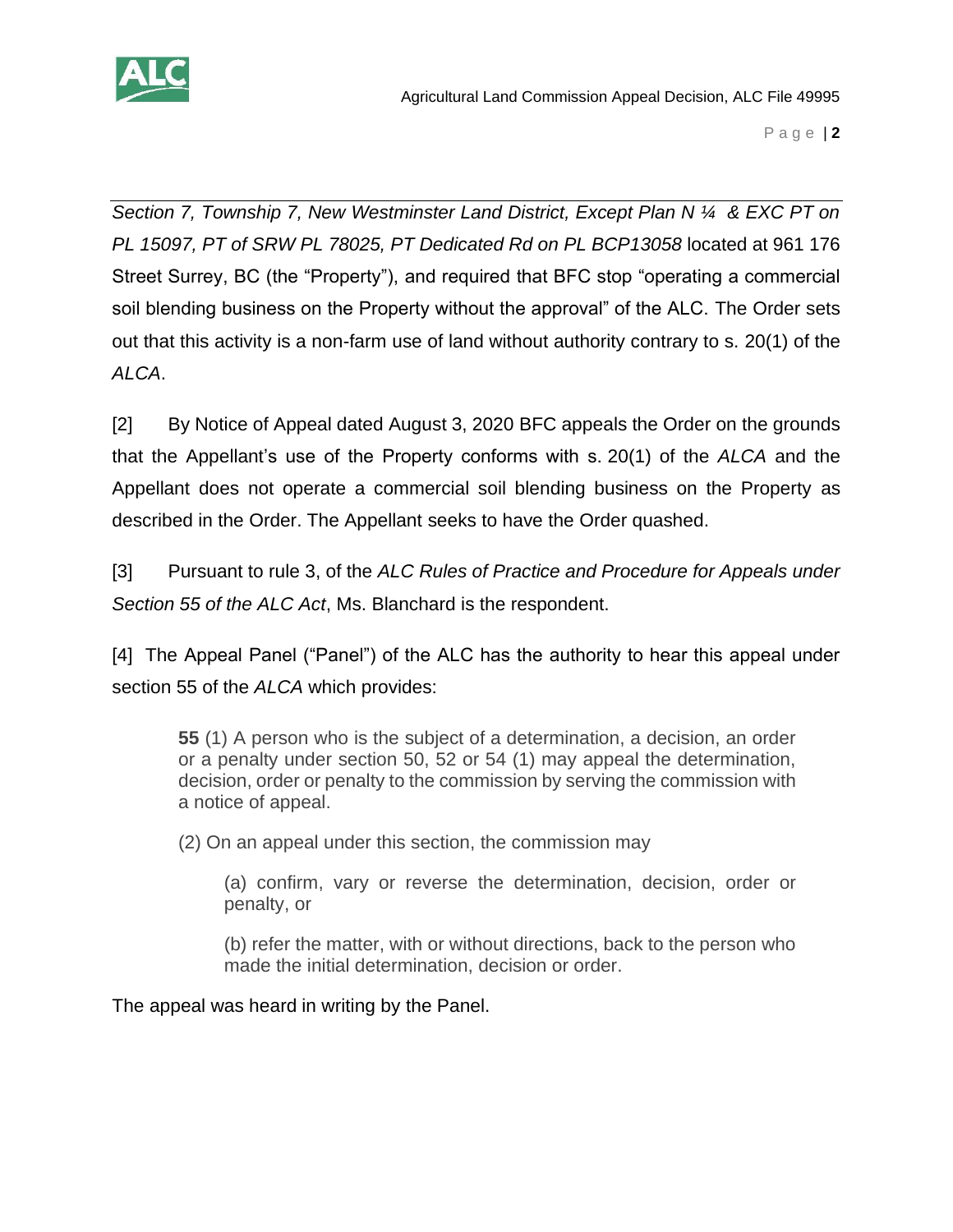

[5] On September 1, 2020, the Appellant delivered its written Appeal Package. The Appeal Package contained a written argument in support of the Appeal which is described in more detail below, and the Affidavit of Vernon Baird.

[6] On September 15, 2020, the Respondent delivered its written submissions, which are described in more detail below.

[7] On September 24, 2020, the Appellant delivered his reply in writing.

[8] On September 25, 2020, the Respondent delivered a sur-reply in writing.

# **Background**

[9] The Appellant has operated a cattle feedlot on a property located at  $8<sup>th</sup>$  Avenue in Surrey, BC, (the "Feedlot") since 1982. BFC receives horse manure and mushroom manure and blends these products with cattle manure to create a blended manure (the "Product").

[10] Approximately 20 years ago, BFC started leasing the Property. Approximately 10- 15 years ago BFC started bringing the horse and mushroom manure directly onto the Property to blend. BFC applies the Product to fields used to feed BFC's cattle at both the Feedlot and the Property. BFC stores the Product at the Property to make it easier to spread instead of hauling it from the Feedlot. At times, BFC sells excess Product to third parties.

[11] On January 22, 2020 the Respondent sent a letter to K.S.C. Holdings Ltd. and BFC pertaining to the Property. The letter stated that BFC "may be operating a commercial business" and noted that "selling of soil amendments from the Property is not a permitted farm use and would require a non-farm use application." Based on this information, the Respondent said the Property was in contravention of the *ALCA* and Regulation and required that the Appellant cease the aforementioned non-farm use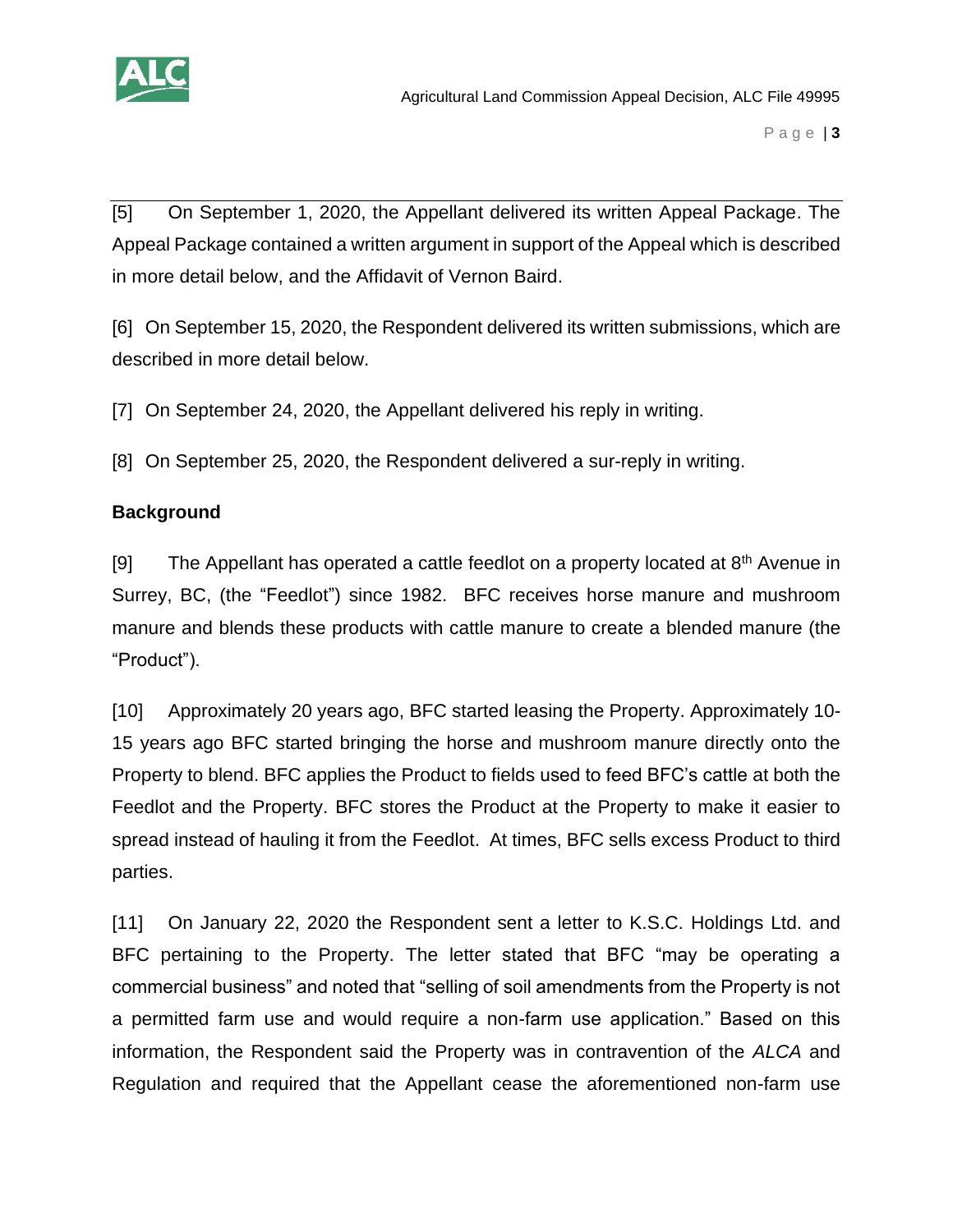

activity. The Respondent also set out information about the ALC Application process and asked to be informed if the recipients chose to submit an application.

[12] On February 28, 2020, the Appellant's counsel replied indicating:

BFC carries on a "farm business" and a "farm operation" at two locations: 17256 8th Avenue, Surrey, BC ("Property A") and 961 176th Street, Surrey, BC ("Property "B"). On both properties, and specifically Property B, BFC has blended cattle, horse and mushroom manure for the purpose of applying the resulting product (the "Amendment") to the fields BFC uses to grow hay and silage for feed. At times BFC has excess Amendment for its own use and sells such excess to primary users (non-retail) in the agricultural, horticultural and forestry industries as a natural fertilizer. (Emphasis Added)

[13] The Appellant's counsel stated that the use of the Product on the fields and the sale of the Product was a permitted use under sections 7(2), 7(3), 11(2) and 11(3) of the Regulations and that it was not necessary for BFC to apply for a non-farm use application.

[14] A March 12, 2020 letter to K.S.C. Holdings Ltd from a City of Surrey bylaw enforcement officer (Chris Holt) indicated that a recent inspection confirmed the operation of a soil blending business on the Property and that the City of Surrey zoning bylaw did not permit this activity in the A1-General Agricultural Zone. The landowner was required to cease the illegal use by March 26, 2020. A follow up letter from the same author on April 16, 2020, required that the soil blending use cease by April 30, 2020.

[15] On April 14, 2020 the Respondent replied to the Appellant's February 28, 2020 letter. The Respondent set out her understanding that "the operation is a soil blending operation where farm by-products (i.e. horse manure and mushroom manure) are imported and mixed before a minor percentage of the soil amendments are applied to the Property with the majority sold off-site." The Respondent stated that while storing and applying the Product to the Property was a permitted use under s. 7(2) of the Regulation, off-site sales were not permitted. The Respondent stated that section 11 of the Regulation did not apply because it does not include agricultural by-products such as manure. She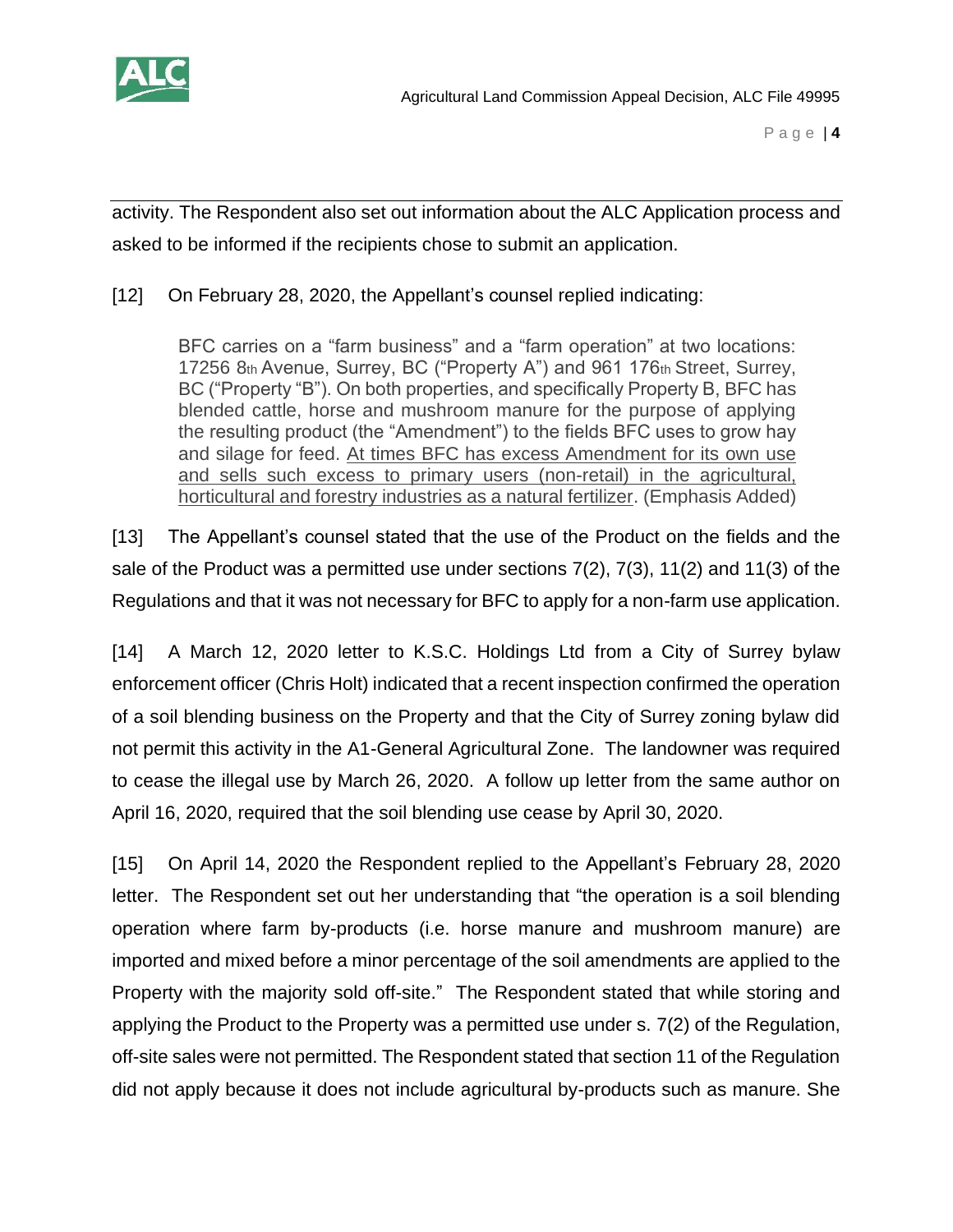

noted that the storage, production and use of agricultural and other organic by-products are clearly defined in the Code of Practice for Agricultural Environmental Management and the Organic Matter Recycling Regulation under the *Environmental Management Act* and advised the Appellant to review this legislation. The Respondent reiterated that the activity taking place on the Property was in contravention of the ALCA and Regulations and that the BFC must cease the aforementioned non-farm use activity immediately. The Respondent reiterated that BFC could apply for a non-farm use permit.

[16] On May 8, 2020, the Appellant replied to the above letter advising that the Respondent erred in stating that a minor percentage of the Product was applied to the Property and asserted that the vast majority of the Product was so applied. The letter did not deny that off-site sales were taking place. Further, the letter advised that the ALC has a duty of confidentiality to not distribute information about BFC to another government agency or third party.

[17] On May 12, 2020, the Respondent replied to the May 8, 2020 correspondence. The Respondent confirmed that the ALC had a June 18, 2019 letter from the Ministry of Environment and Climate Change Strategy ("MOE") addressed to BFC which described statements made by Mr. Vernon Baird, Director of BFC. The letter indicated that "[s]ince all the manure and used mushroom substrate blended is not used on-site, it is a commercial non-farm use operation and requires ALC approval per section 20(1) of the *ALCA"*. As regards the privacy issues raised by the Appellant, the Respondent advised that sections 49-52 and 54 of the *ALCA* provide officials of the ALC with certain compliance and enforcement powers. The Respondent stated the ALC owed no common law duty to maintain information gathered or findings made pursuant to those powers in confidence. The Respondent stated that the ALC is a public body subject to the *Freedom of Information and Protection of Privacy Act* ("*FOIPPA*") and that from time to time the ALC may share information gathered in the course of its compliance and enforcement investigations with other Canadian public bodies. Disclosure of information about BFC to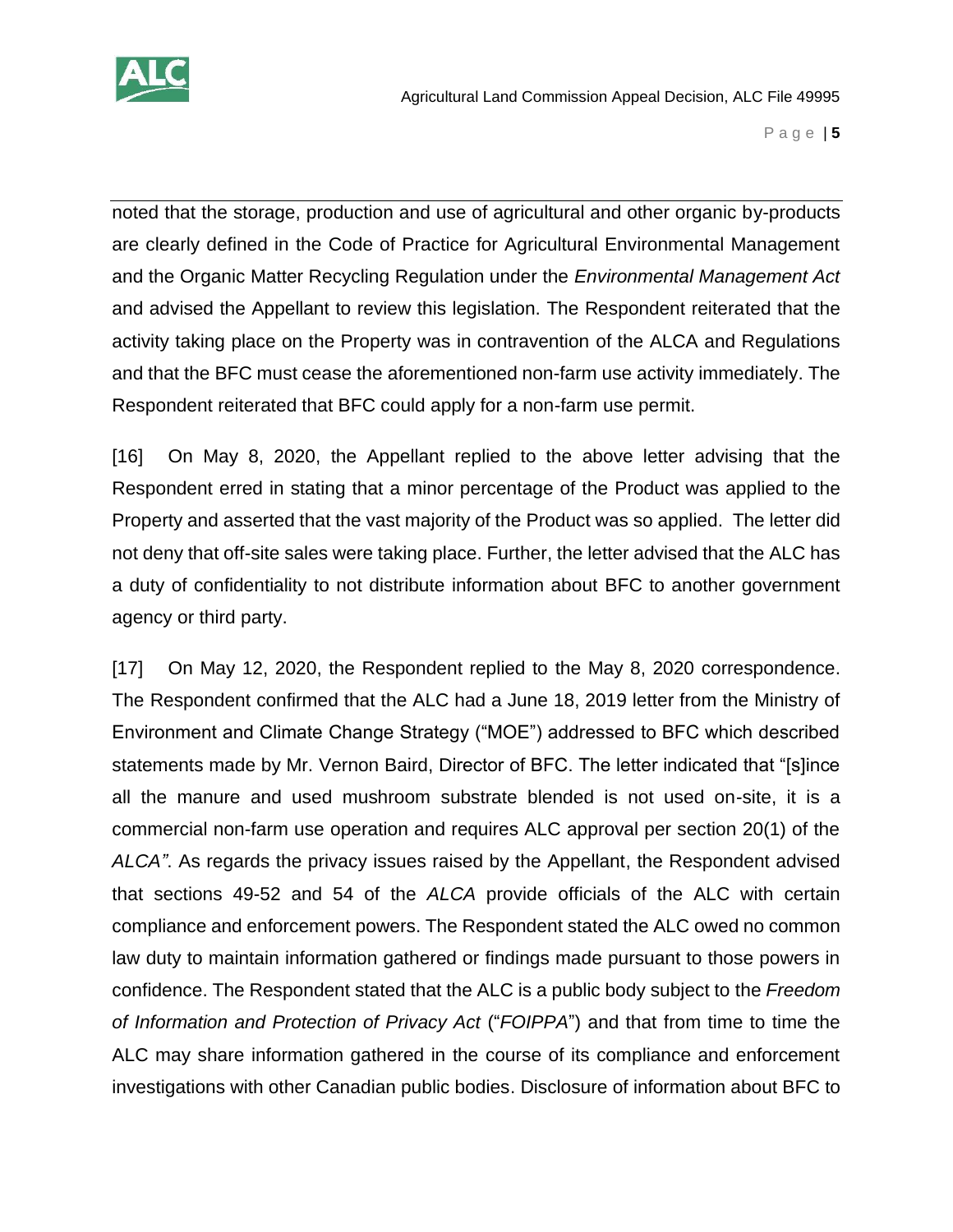

the MOE, the Ministry of Agriculture, Metro Vancouver or the City of Surrey, would be permitted by *FOIPPA*.

[18] On May 14, 2020 the Respondent issued the Order.

# **Appellant's Submission**

[19]On September 1, 2020, the Appellant provided a written submission which included argument and an affidavit from Vernon Baird. The main points provided in the September 1, 2020 submission were:

- No evidence is provided in the Respondent's Earlier Record that BFC committed the contravention.
- The City of Surrey Bylaw Enforcement staff letter to BFC alleging a contravention is unreliable hearsay.
- The Warning Letter from the MOE is double hearsay.
- BFC never operated a soil blending business because:
	- Manure is not included in the definition of "soil" in the *ALCA*;
	- The Product is a "soil amendment" not "soil";
	- There is no evidence that BFC ever sold the Product from the Property;
	- There is no evidence that BFC sold Product from the Property on May 8, 2020 (the date of the Order).

• The blending of manure, its application as a soil amendment to the Property, and its storage on the Property is a permitted farm use under section 7(2) of the Regulations.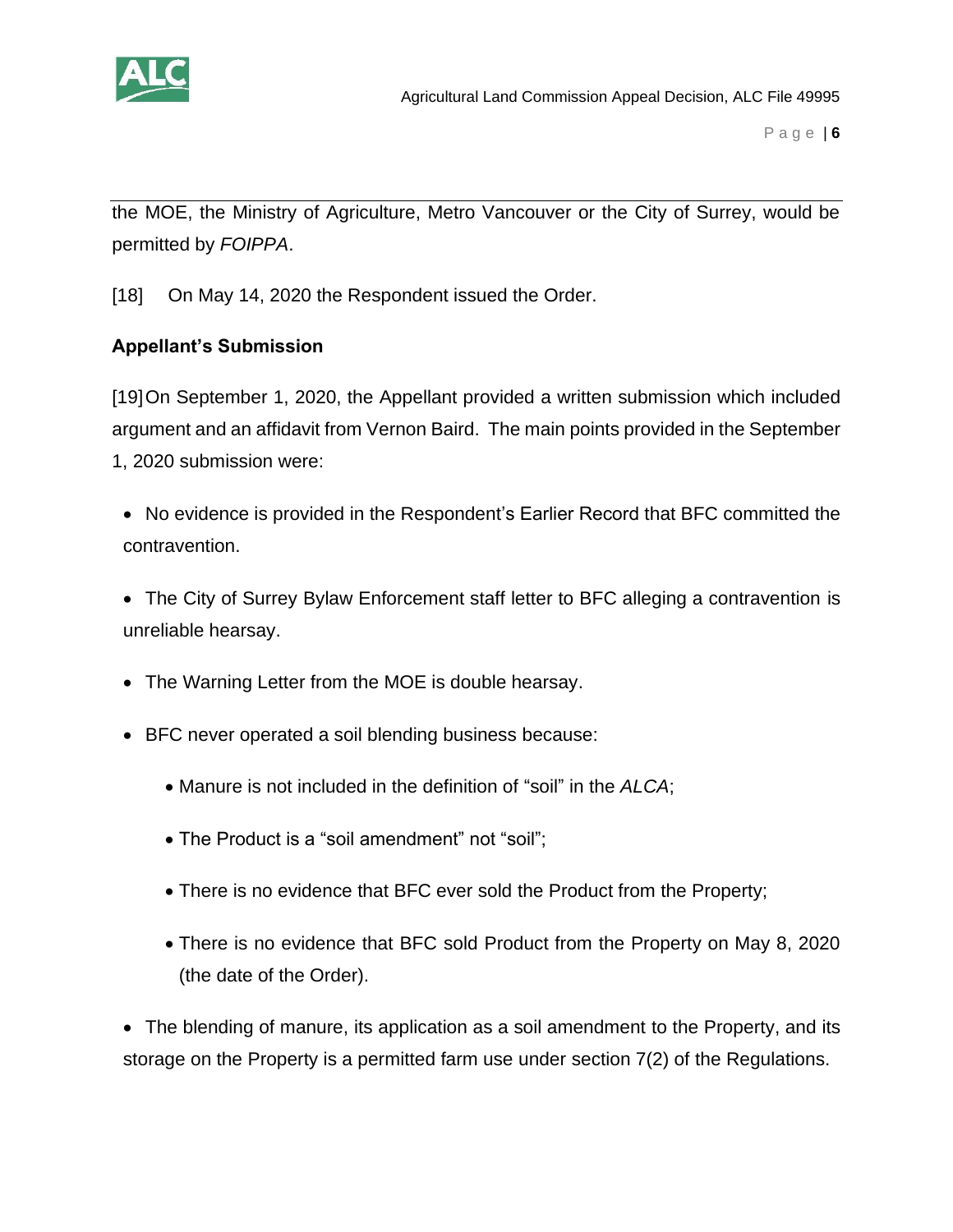

#### **Respondent's Submission**

[20]The Respondent submits that at all relevant times the *ALCA* prohibited non-farm uses including the commercial sale of the Product, blended but not produced, on the Property.

[21]The Respondent argues that the Appellant has admitted to commercial sales of the Product in a variety of places in the Earlier Record and in other materials before the Panel:

- First, in e-mail correspondence dated January 24, 2019 from the Appellant to the MOE the Appellant stated that BFC blends manure and sells a portion to a company that bags the material for home gardeners.
- Second, in June 18, 2019, an inspection report and order from the aforementioned MOE staff described communications with Mr. Baird in which Mr. Baird informed the MOE that "approximately half of the material brought onto the site is used on the fields as a nutrient source and the remaining portion is sold to landscape yards or to a company that bags it to be sold at garden centres."
- Third, in correspondence from the Appellant's counsel dated February 28, 2019;
- And finally in Mr. Baird's affidavit dated August 31, 2020.

[22]On the matter of admissibility of the evidence, the Respondent replied that no objection is raised in respect of the January 24, 2019 e-mail nor the February 28, 2019 correspondence, nor the Affidavit of Mr. Baird each of which contain admissions.

[23]Second, the Respondent argues that section 40(1) *Administrative Tribunals Act (ATA)* is applicable to the ALC on appeals by virtue of s. 55.01(a) of the *ALCA*. Section 40(1) of the *ATA* provides the Panel with the discretion to accept a wide variety of evidence whether or not the information would be admissible in a court of law. The Respondent argues it would not be reasonable or practical to require only evidence under oath or otherwise admissible under the *Evidence Act*.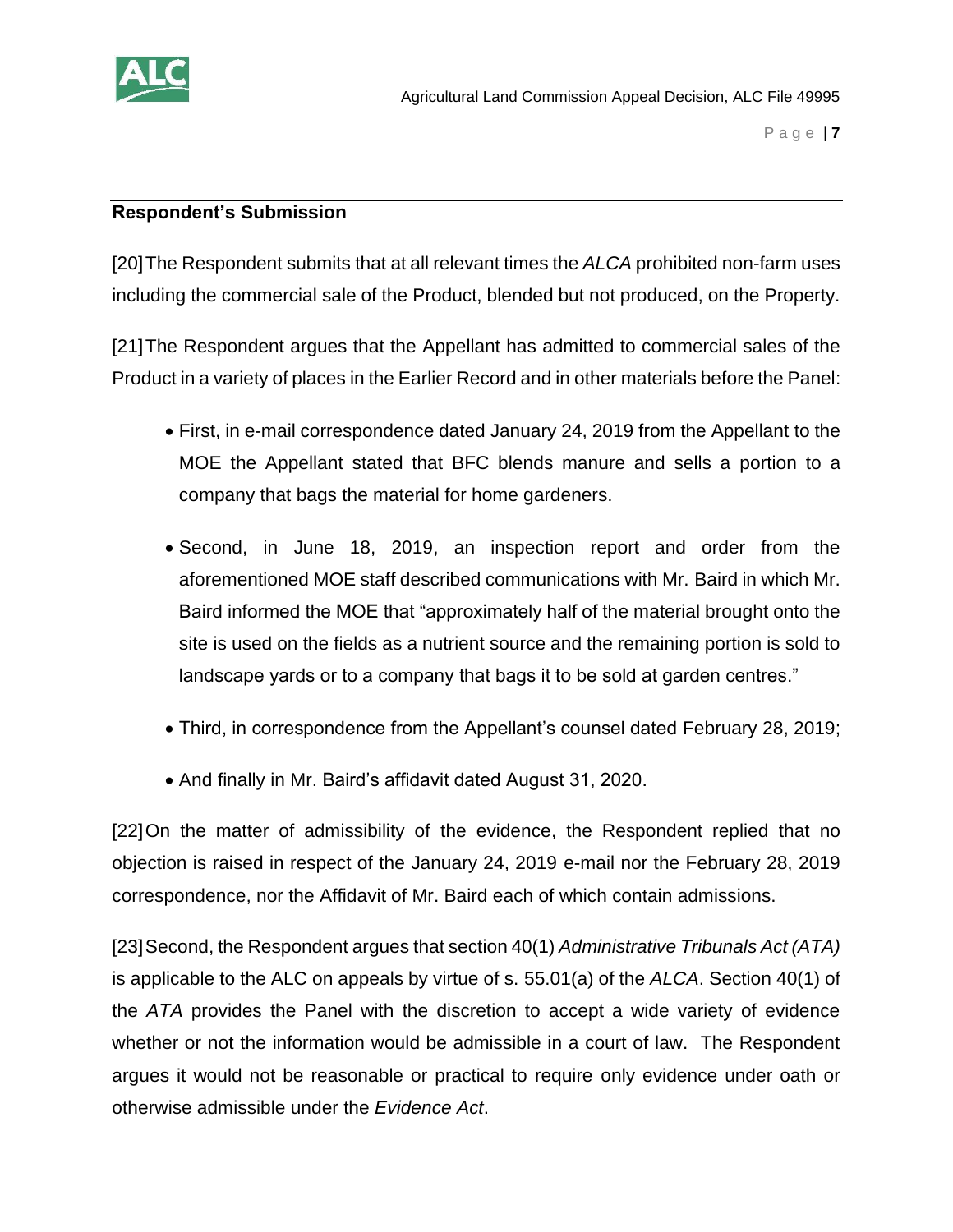

[24]In any event, the Respondent says correspondence from the City of Surrey is relied on for background, not to establish a breach of the *ALCA*.

[25]Finally, the Respondent argues the June 18, 2019 letter from the MOE should be admitted as an out of court assertion made by a party to the proceeding which is either not hearsay, or an established exception to the rule against hearsay, or a statement that otherwise meets the principled approach to hearsay.

[26]As regards the timing of sale of the Product, the Respondent argues there is no requirement that the breach occur on the date of the Order. The *ALCA* (s 50) provides that if an official considers that a person is contravening or is about to contravene a provision of this Act or the regulations, the official, in accordance with the regulations, may order that the contravention cease.

# **Appellant's reply argument**

[27]The Appellant argues in reply that the Order is a criminal or quasi criminal sanction and therefore must expressly state the contravention alleged by the Respondent and be clear and understandable.

[28] The Order states that the Appellant must "*immediately cease a commercial soil blending operation*". The Respondent argues that if the Respondent's only complaint is that the Appellant was selling manure from the Property, then the Stop Work Order should simply have stated: immediately cease the sale of soil amendment from the Property.

[29]The Appellant argues that reading the Order in light of prior correspondence between the parties renders the Order unclear and not understandable and violates the principle of administrative fairness.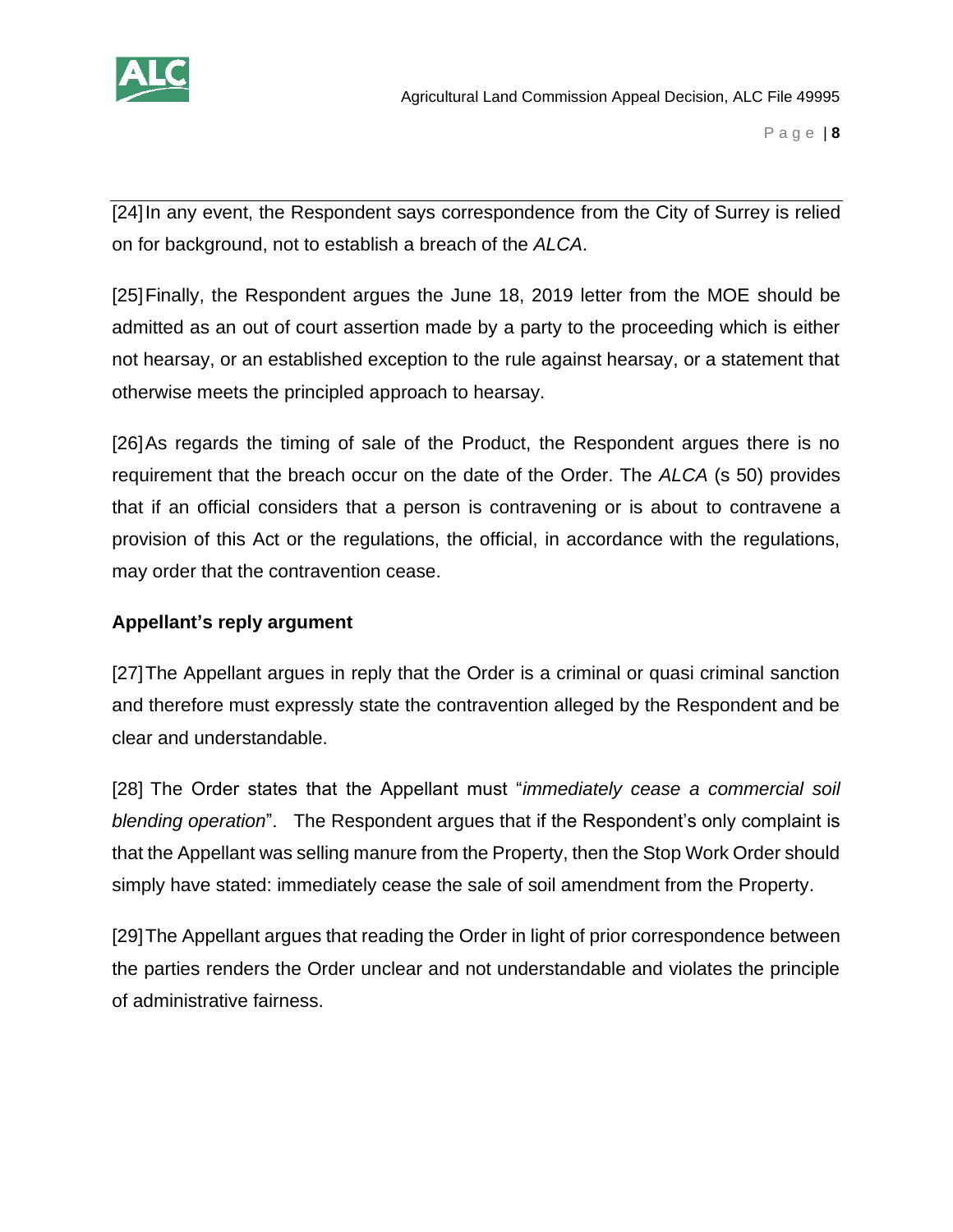

[30]The Appellant argues that the hearsay evidence has been shown to be unreliable because the MOE correspondence fails to delineate between the Feedlot and the Property and is contradicted by Mr. Baird's affidavit.

# **Respondent's September 25th 2020 sur-reply**

[31]The Respondent addressed a point not raised in previous submissions and argued that the Order is not a criminal or quasi-criminal sanction or proceeding, nor is there any allegation that the Appellants have breached the Order or otherwise contravened s. 57 of the *ALCA* 

# **Appeal Panel Discussion and Findings:**

# *BFC Was Selling the Product Off-Site*

[32]The Panel has considered all of the information before it, whether or not specifically reiterated here.

[33]The Panel finds there is sufficient evidence to support that BFC has sold the Product off-site from the Property.

[34]Most significantly, there is direct evidence from the Appellant's own affidavit in which he deposes that "in the past very little of the Blended Manure on the Subject Property was sold offsite." This is a direct admission that some of the Product was sold from the Property in the past.

[35]As well, there are the representations of his counsel in correspondence dated February 28, 2020 and sent on his behalf to the ALC that: "At times BFC has excess Amendment for its own use and sells such excess to primary users (non-retail) in the agricultural, horticultural and forestry industries as a natural fertilizer."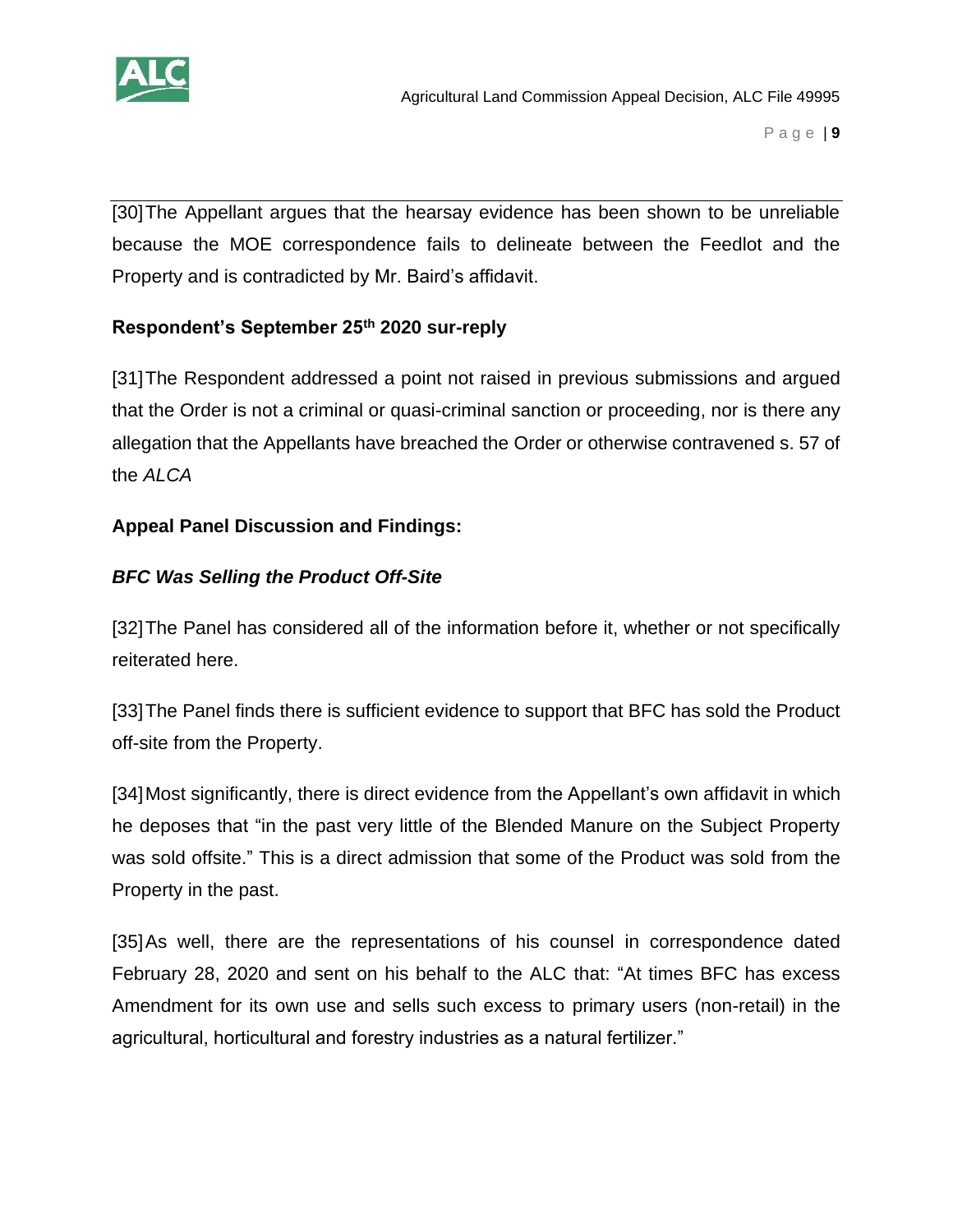

[36]There is also evidence in the Earlier Record. There is a January 24, 2019 e-mail from the Appellant to the MOE in which the Appellant admits to selling the Product. No hearsay objection has been raised to this prior statement of the Appellant.

[37]The Panel did not concur with the Appellant's arguments that the Respondent could not rely upon hearsay evidence to support the issuance of the Order. Section 55.01(a) of the *ALCA* sets out that section 40 of the *ATA* applies to the Appeal Panel:

Information admissible in tribunal proceedings

**40** (1) The tribunal may receive and accept information that it considers relevant, necessary and appropriate, whether or not the information would be admissible in a court of law.

(2) Despite subsection (1), the tribunal may exclude anything unduly repetitious.

(3) Nothing is admissible before the tribunal that is inadmissible in a court because of a privilege under the law of evidence.

(4) Nothing in subsection (1) overrides the provisions of any Act expressly limiting the extent to or purposes for which any oral testimony, documents or things may be admitted or used in evidence.

[38]In considering whether to accept the hearsay evidence the Panel considered that it was collected by and formed part of the record of investigations undertaken by officials of another public agency, the MOE. The recorded information was provided by the Appellant. The Appellant did not deny providing that information and he had an opportunity to respond to and clarify that information. Both the MOE report and the Appellant's explanations in his affidavit are admissible.

[39]The Respondent has made clear she does not rely upon the City of Surrey letter for a hearsay purpose and the Panel does not rely upon it as such.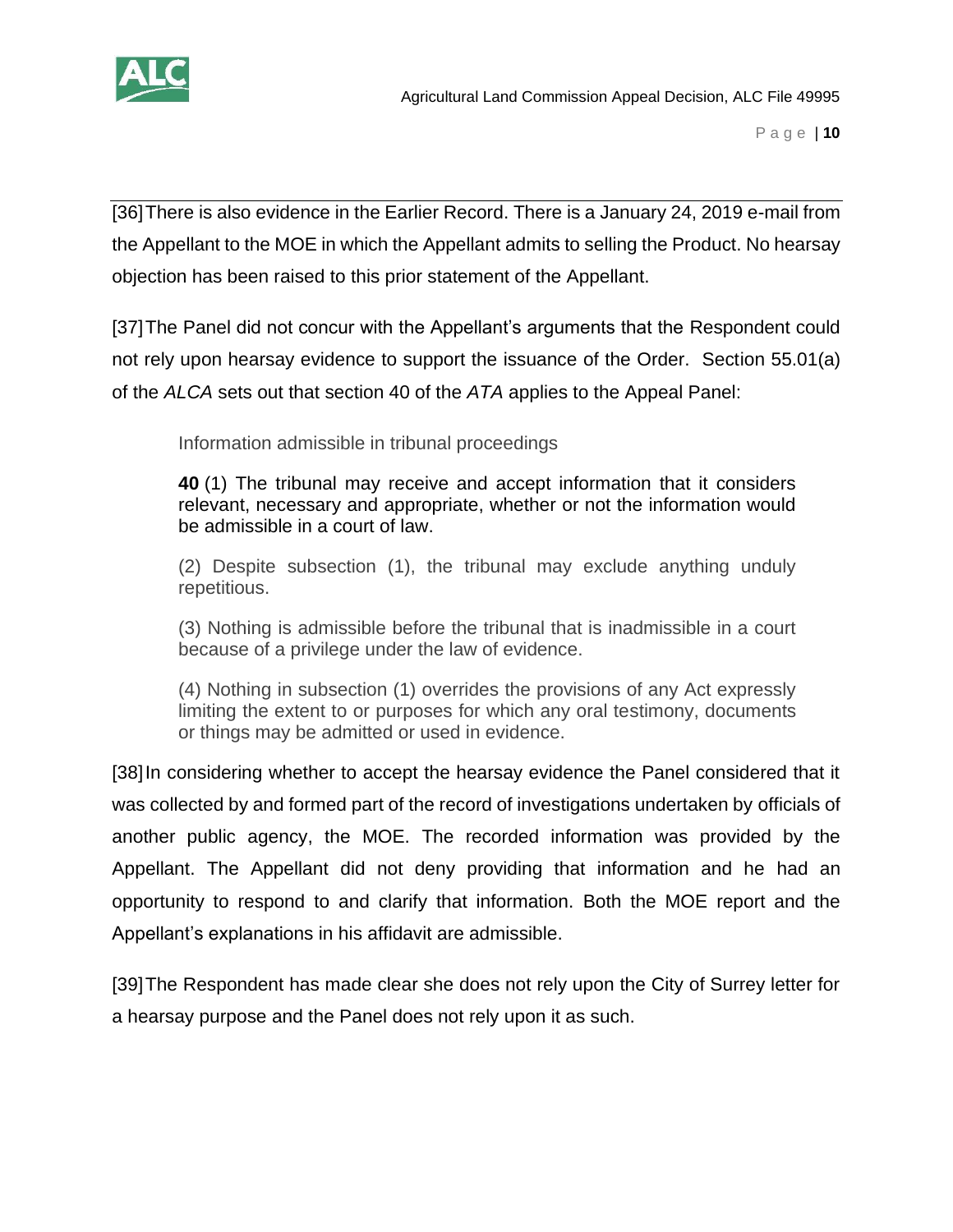

## *Selling the Product Offsite Contravened the ALCA*

[40]Section 20 of the *ALCA* provides:

Non-farm use of land within agricultural land reserve

**20** (1)A person must not use agricultural land for a non-farm use unless permitted under section 25 or 45 or the regulations.

[41]The *ALCA* defines "farm use" and "non-farm use" as follows:

**Farm use** means (a) an occupation or use of agricultural lands for …

(ii) a farm operation as defined in the Farm Practices Protection (Right to Farm) Act…

(iii) a purpose designated as a farm use by regulation…

**Non-farm use** means a use of agricultural land other than a farm use

[42]The *Farm Practices Protection (Right to Farm) Act* defines "farm operation" as:

"**farm operation**" means any of the following activities involved in carrying on a farm business:

(a)growing, producing, raising or keeping animals or plants, including mushrooms, or the primary products of those plants or animals; (Emphasis Added)

[43] The *ALCA* Use Regulation defines "farm product" and "soil amendment" as

"**farm product**" means a commodity that is produced from a farm use but does not include water;

"**soil amendment**" means compost, fertilizer, manure, mulch and soil conditioners

[44] Manure and mushroom substrate are not the "primary products" of animals or mushrooms. They are secondary by-products produced as a result of the production of primary products.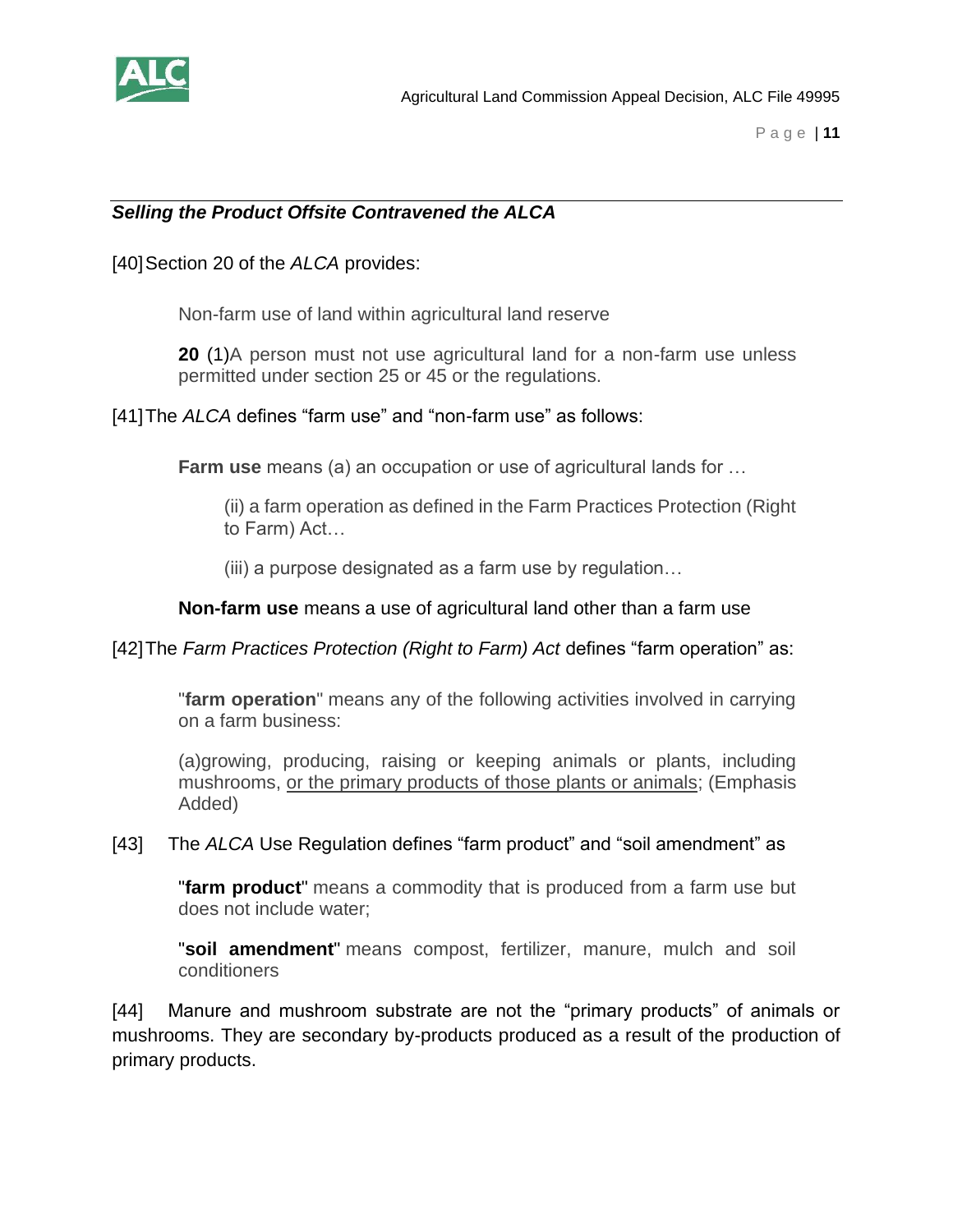

[45]The Environmental Management Act Code of Practice for Agricultural Environmental Management define "agricultural product" and "agricultural by-product as:

"agricultural product" means

(a) livestock, poultry and insects,

(b) plants, including trees, and fungi, whether grown in a field or an enclosed space, and

(c)the primary products of a thing referred to in paragraph (a) or (b);

"agricultural by-product"

(a) includes…

(i) materials that are produced for the purposes of an agricultural operation but are incidental or secondary to the primary product of the agricultural operation,

(ii) manure, …

(vi) the product of an agricultural composting process,

(vii) used mushroom-growing substrate, and

(viii) soilless media…

[46]According to the legislation then, a "farm operation" includes the growing and keeping of animals and mushrooms, or their primary products. "Farm product" is defined as a **product** produced from farm use; "agricultural product" includes livestock and fungi, while "agricultural by-product" includes horse manure and mushroom manure (used mushroom-growing substrate).

[47]The Product is made of blended manure / spent mushroom substrate. It is not a "farm product" nor is it an "agricultural product".

[48]The Product is an "agricultural by-product" and a "soil amendment".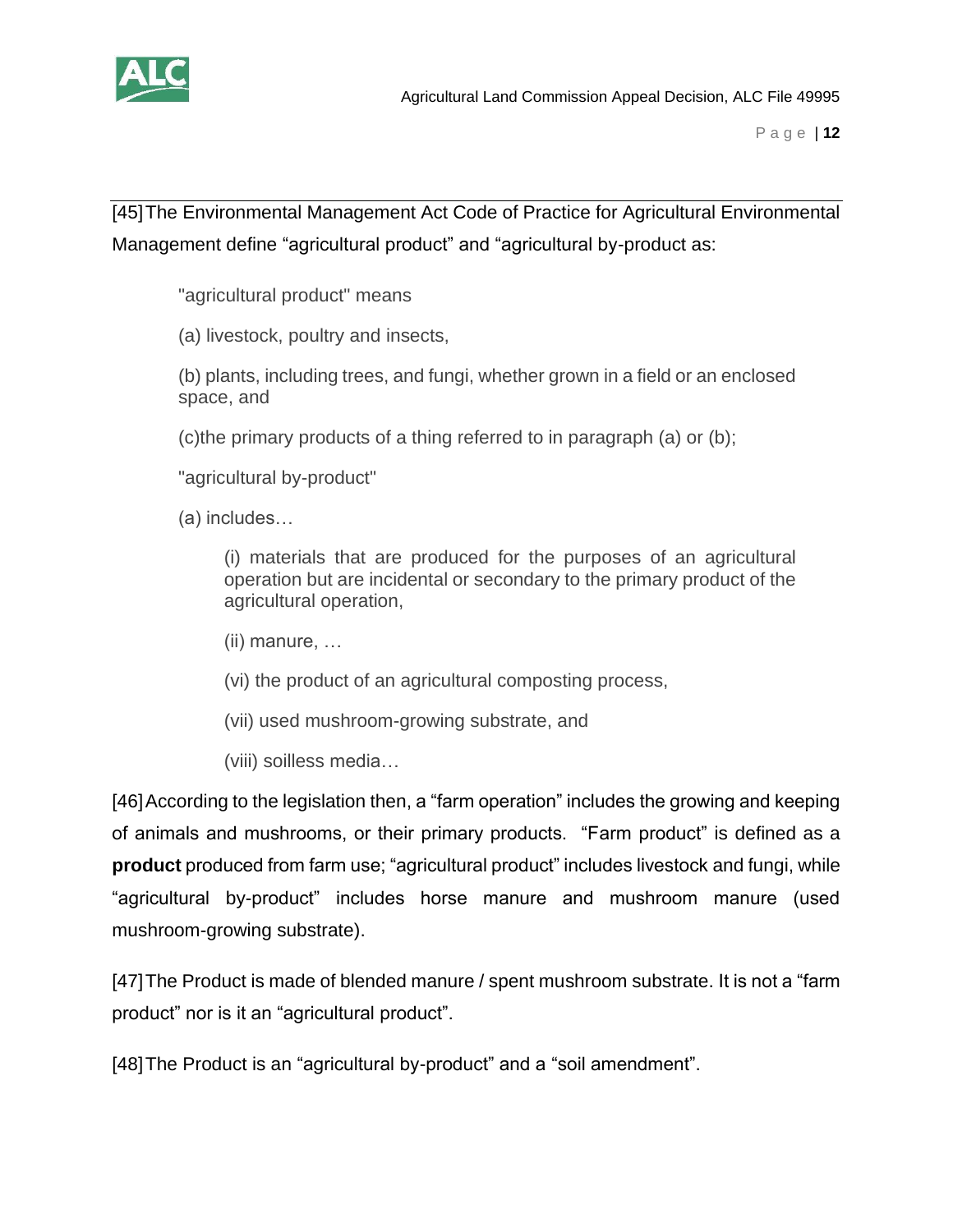

[49]As noted above, the Respondent has argued that the Product does not meet the definition of "soil" and as such the Stop Work Order – which refers to a "soil blending" operation is not sufficiently clear and precise.

[50] Section 1 of the *ALCA* defines "soil" as follows:

"soil" includes the entire mantle of unconsolidated material above bedrock other than minerals as defined in the *Mineral Tenure Act*;

[51] "Soil blending" is not defined. It is possible to interpret that native soil is a necessary ingredient in a "soil blending" operation. The Appeal Panel does not need to resolve this issue because, as the Appeal Panel explains below, it is also not a permitted farm use to sell a soil amendment from the Property. There is no dispute that the Product is a soil amendment. The Appeal Panel has therefore determined that it will vary the Order despite that it does not consider the reference to "soil blending" in the Stop Work Order to be incorrect in this circumstance.

[52] There is no question that storing and applying soil amendments to the Property is a permitted farm use under s. 7(2) of the Regulations that provides:

7(2)The use of agricultural land for storing and applying biosolids and soil amendments, other than compost, may not be prohibited as described in [section 4](https://www.canlii.org/en/bc/laws/regu/bc-reg-30-2019/latest/bc-reg-30-2019.html#sec4_smooth). (Emphasis Added)

[53] Section 7 does not speak to the sale of soil amendments.

[54] Sales from agricultural land are addressed in section 11 of the *ALCA Use Regulation*. However, while section 11 was raised by the Appellant in earlier correspondence with the ALC, it was not raised in his written submissions.

[55]The uncontested evidence before the panel is that horse manure and spent mushroom substrate are imported onto the Property and blended to create the Product. The Appellant argues these materials are "farm products".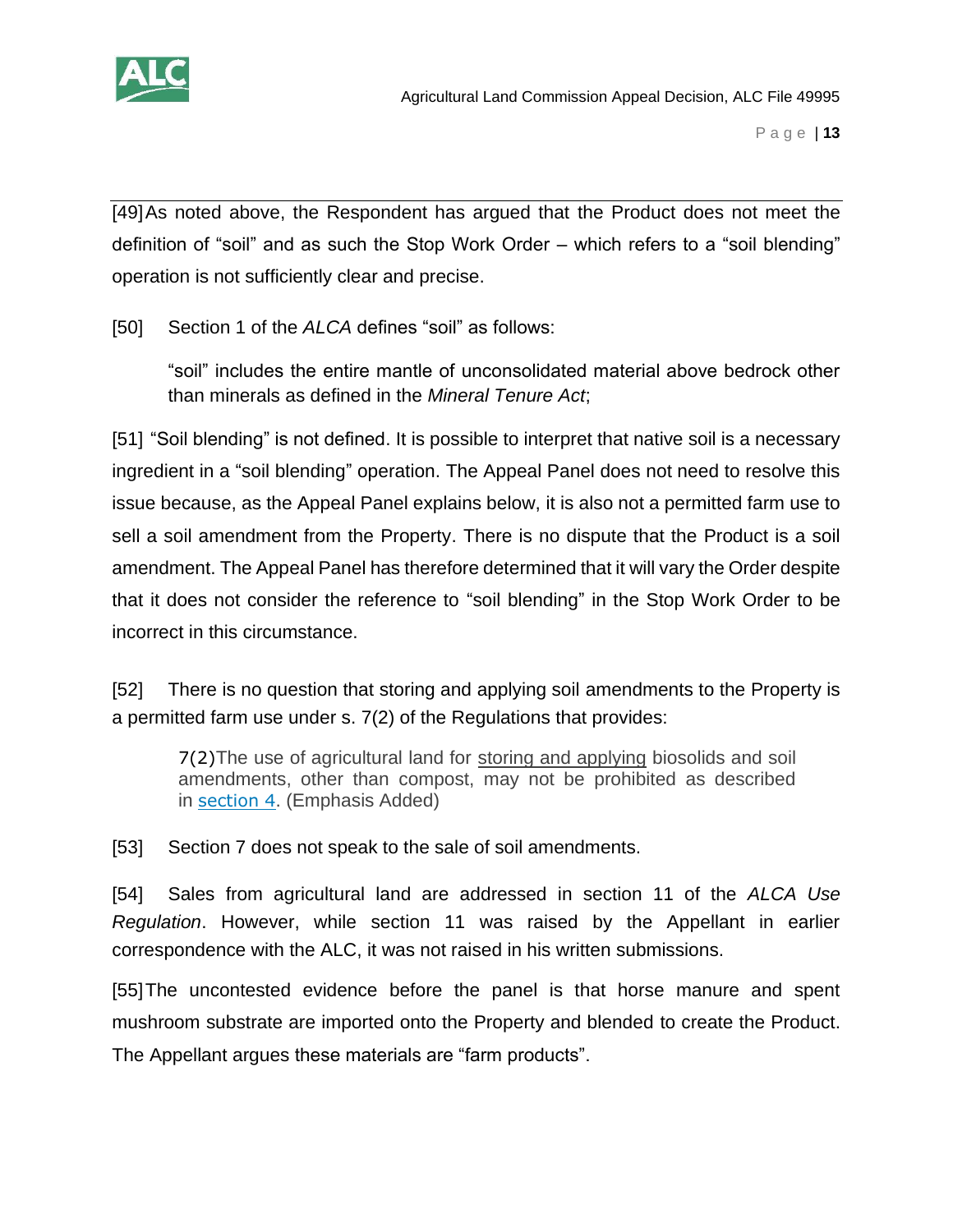

[56]As set out above, the Panel respectfully disagrees. It is clear from the legislation cited above that the importation (as opposed to the production on-site) of manure (a byproduct as opposed to a product) onto the Property is not a "farm operation". Further, as the Product is composed of by-products (manure and mushroom substrate), it is itself a by-product. Therefore, the Panel finds that the production of the Product is not a "farm operation", and that the Product is an "agricultural by-product". The Panel confirms that sale of the Product is not a permitted farm use under section 7 of the ALCA Use Regulation. The Panel further confirms that section 11 has no application here. Section 11 refers to primary farm products that are produced on the farm and does not include agricultural by-products, let alone agricultural by-products produced off-farm like the Product.

[57]As noted above, the Appellant as operator of BFC confirms that he sold the Product from the Property to third parties. As such the Appeal Commissioners confirm that BFC contravened section 20 of the ALCA by undertaking a non-farm use (the sale of the Product) without permission of the ALC.

## *The Order is Varied*

[58]As noted earlier in this decision, it is clear to the Panel that the operation being conducted on the Property is a manure and spent mushroom substrate blending operation supported by the importation of horse manure and spent mushroom substrate onto the Property. There is no native soil involved in the blending operation.

[59]The Panel has found that the sale of the Product off of the Property to third parties was not a permitted use under the *ALCA* and Regulation. In making the Order, the Panel noted that the Respondent accurately concluded that the Appellant had contravened section 20 of the *ALCA*. At the date of the Order section 20 of the *ALCA* provided "*A person must not use agricultural land for a non-farm use unless permitted under this Act.*"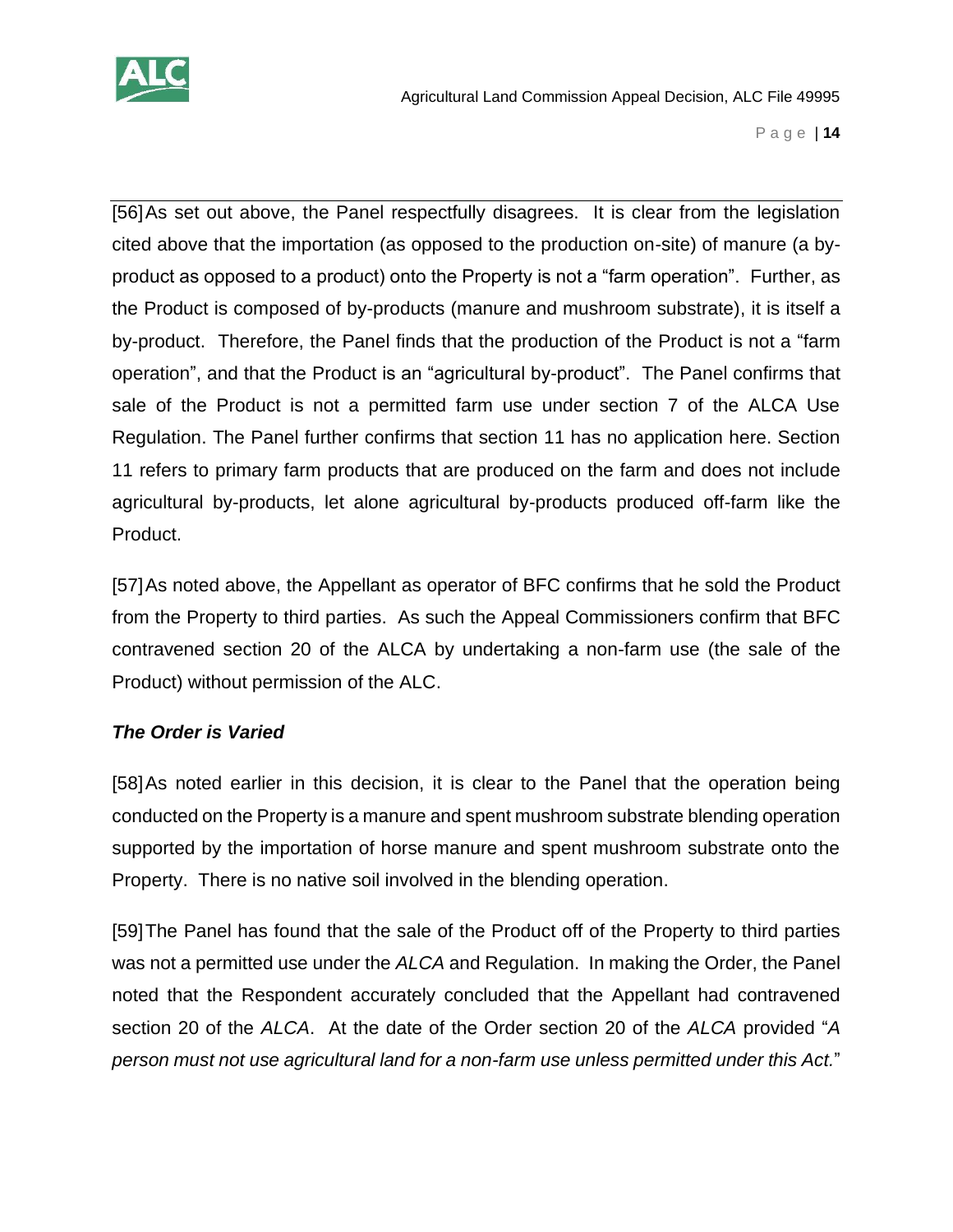

[60] Further the Appeal Panel noted that for many months preceding the issuance of the Order beginning in January 22, 2020 correspondence to the Appellant, the ALC C & E Department correctly and accurately identified that blending manure and spent mushroom substrate was a permitted use provided all of the blended manure was applied as a soil amendment to the Appellant's parcels, but that selling the soil amendment to a third party as a commercial transaction was a non-farm use and that it should cease; or, if the Appellant wished to undertake the sale of excess Product, then permission be sought from the ALC through a non-farm use application process.

#### **Decision**

[61]Pursuant to section 55(2)(a) of the *ALCA* the Panel varies the Order so that it requires the Appellant to *" cease the sale of the soil amendment from the property*" (Please see attached revised Order).

Appeal Panel:

A Luis

R. arrifind

Linda Michaluk **Richard Mumford**